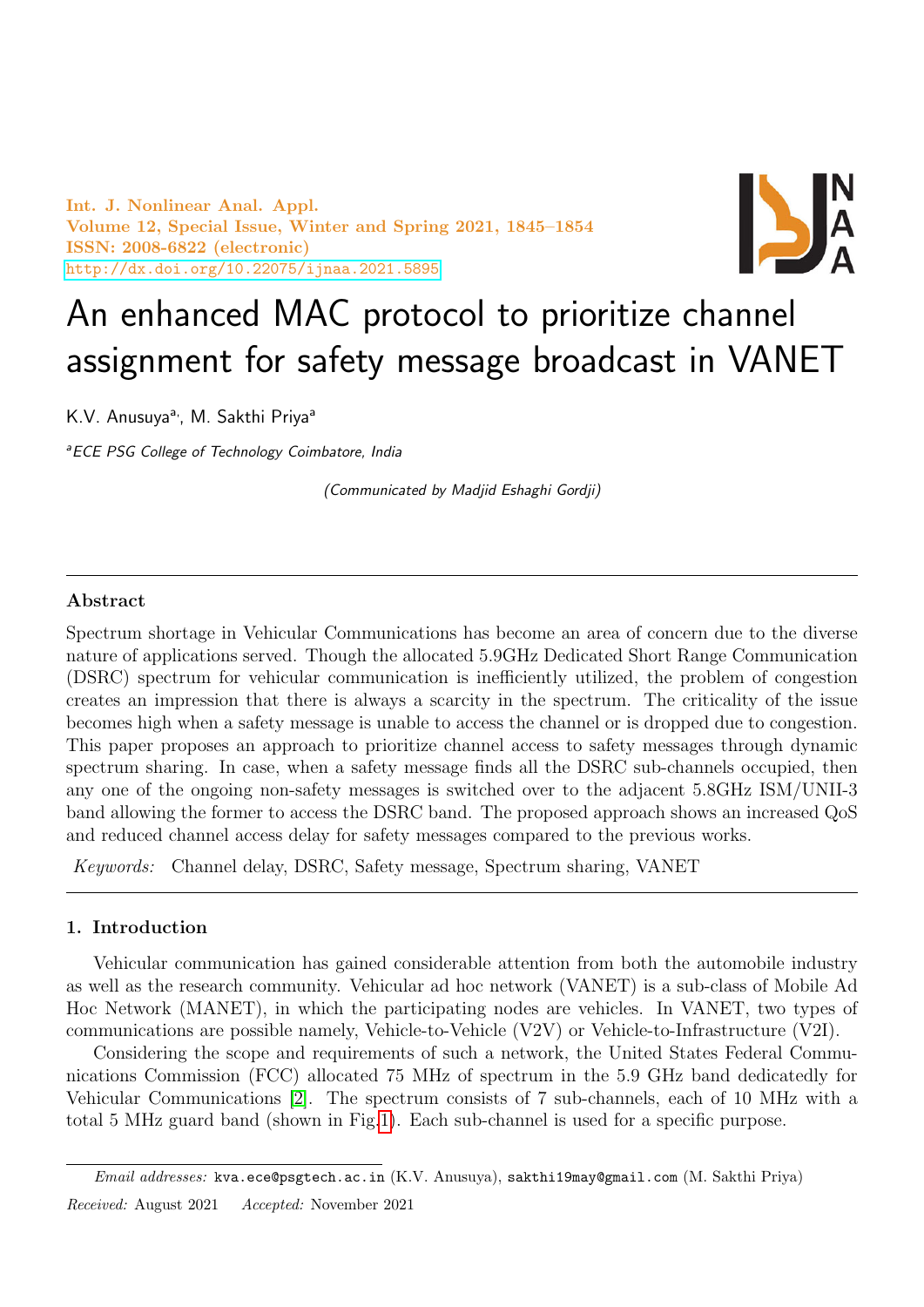| 10MHz<br>HALL   | 10MHz<br>Medium range | 10MHz<br>Medium range             | 10MHz<br><b>Critical Safety</b> | 10MHz<br>Short range | 10MHz<br>Short range | 10MHz<br>Intersections |
|-----------------|-----------------------|-----------------------------------|---------------------------------|----------------------|----------------------|------------------------|
| 5.855-5.865 GHz |                       | 5,865-5,875 GHz   5.875-5,885 GHz | 5.885-5.895 GHz                 | 5.895-5.905 GHz      | 5.905-5.915 GHz      | 5.915-5.925 GHz        |
| 172             | 174                   | 176                               | 178                             | 180                  | 182                  | 184                    |
| SCH             | SCH                   | SCH                               | CCH                             | SCH                  | SCH                  | SCH                    |

<span id="page-1-0"></span>Figure 1: 7 Channel Split-up of DSRC band

VANET serves many applications which fall into either of three major categories- Commercial, Convenience, and Safety [\[8\]](#page-9-1). Among these, safety applications carry life-critical information, such as Accident Notification, Collision Warning, Emergency alert, Road condition Notification, etc., These messages have to be propagated and delivered with the minimum delay possible. Else the information becomes no good and it might even lead to loss of lives.

One of the main challenges in this communication is spectrum scarcity [\[7\]](#page-9-2). There is always an impression of channel unavailability all through the available spectrum is utilized poorly. Thus no effective communication occurs the majority of the time. Also, a vehicular network is inherently made up of nodes that are highly mobile, leading to frequent link disconnections. These characteristics, along with limited spectrum resources pose a great challenge in designing a highly reliable vehicular network. Hence, the task of prioritizing safety message transmission becomes inevitable. Especially in the case of a dense vehicular scenario like an urban environment, channel access to safety messages must be given higher priority.

Cognitive Radio (CR) is an upcoming option that can counteract the spectrum shortage problem for public safety communication [\[3\]](#page-9-3). CR is a technology in which a transceiver monitors the RF environment intelligently and detects the used communication channels and which are not, and instantly moves into vacant channels while avoiding occupied ones. This optimizes the use of the available radio-frequency (RF) spectrum while minimizing interference to other users.

The proposed work focuses on improving the spectrum utilization and eliminating the channel unavailability issue to safety messages when none of the DSRC sub-channels are present for safety communication. This is achieved by exploiting the adjacency of the unlicensed ISM/UNII-3 band to the DSRC band. When safety message dissemination has to occur and all the 7 DSRC sub-channels are being used by non-safety messages, any one of them is switched over to occupy the ISM band allowing the former to access the DSRC band. In this way, a higher priority is given to safety messages to access the DSRC spectrum.

The rest of the paper is organized as follows: Section [2](#page-1-1) deals with the previous work done in the related context, Section [3](#page-2-0) briefs about the characteristics of the system and assumptions. Section [4](#page-2-1) explains the proposed methodology and algorithm in detail, Section [5](#page-5-0) discusses and analyses the simulation setup and experimental results obtained. Finally, the work is concluded.

#### <span id="page-1-1"></span>2. Related work

The majority of the existing papers have proposed possible enhancement of the WAVE-related 1609.4 multi-channel scheme. The MAC protocols developed for dynamic channel accessing can be broadly classified into six categories [\[4\]](#page-9-4): Multichannel coordination based MAC protocols, Clusteringbased MAC protocols, TDMA based MAC protocols, ADHOC-MAC based protocols, Space Division Multiple Access (SDMA) based MAC protocols, Space Division Multiple Access (SDMA) based MAC protocols.

"A novel distributed asynchronous multichannel MAC scheme for large-scale vehicular ad hoc networks" [\[5\]](#page-9-5) is a Multichannel coordination-based MAC protocol. In this paper, the authors have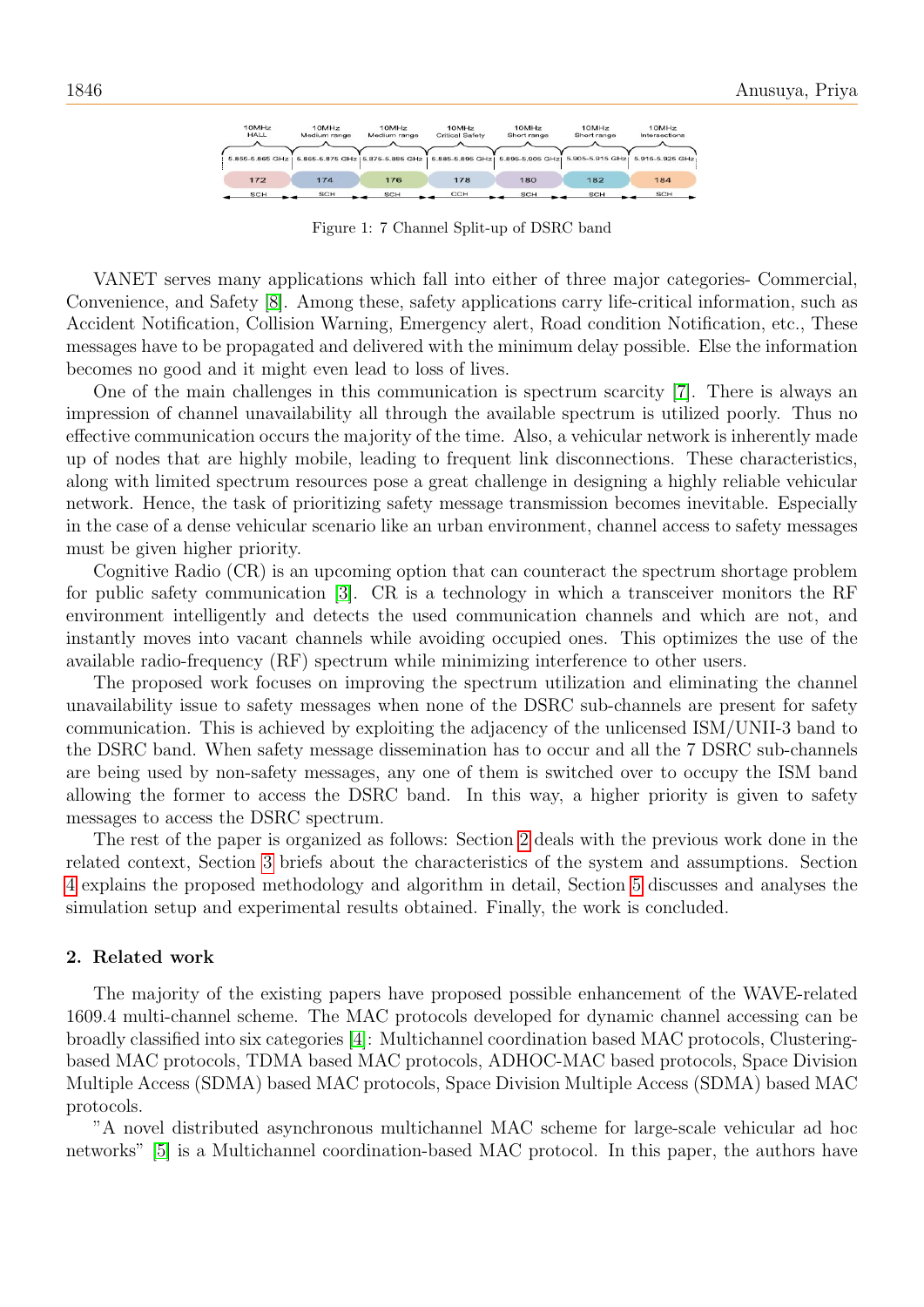proposed safety message transmission with low latency and maximum throughput. The major limitation of this paper was the constant maintenance of the required QoS.

The next category of MAC for VANETs is Clustering-based MAC protocols which groups nodes by parameters like distance, thereby providing scalability. The concept of clustering in VANETS provided mobility handling, fair channel access to all vehicles that reduce co-channel and adjacent channel interferences.

The authors of "Cluster-based multi-channel communications protocols in-vehicle ad hoc networks", [\[9\]](#page-9-6) proposed a MAC to provide a reliable network for real-time safety data and to increase the throughput for non-real-time traffic (e.g., e-maps download, movie downloads, etc.).However, the tradeoff between latency and throughput is significantly high causing a major limitation.

The next category of MAC for VANETs is TDMA based MAC protocols, where multiple nodes are allowed to transmit on the same channel which is time-sliced. One such TDMA-based MAC protocol is "Congestion-controlled- coordinator-based MAC for safety-critical message transmission in VANETs" [\[6\]](#page-9-7). In this protocol, several virtual segments contribute to a network. A local coordinator node provides time frames for transmission for all nodes. This protocol fails in the presence of a hidden terminal problem when a mobile node is selected as a coordinator due to its mobility and it works best only when an RSU is a coordinator.

ADHOC-MAC based is the next category mainly developed to avoid channel congestion in VANET. This protocol is effective in reducing collisions, encountering hidden and exposed terminal problems, but fails to prioritize the safety message. This leads to a high end-to-end delivery time and decreased throughput.

The next class of MAC protocols is Cognitive radio-based MAC protocols. "A cognitive MAC for VANET based on the WAVE systems" that use DSRC spectrum effectively in highly dynamic vehicular conditions is discussed in the paper [\[1\]](#page-9-8). The approach fails to provide a high priority channel access to real safety messages leading to high safety packet drops during channel congestion.

#### <span id="page-2-0"></span>3. System characteristics and assumptions

The characteristics of high mobility and dynamic topological changes are the characteristics that distinguish a VANET from a MANET.

The proposed approach assumes the following.

- 1. Each participating vehicle is mounted with a transponder radio interface called an On-Board Unit(OBU) as shown in Fig. [2.](#page-3-0)
- 2. The OBU is comprised of a dual antenna system capable of switching between DSRC and ISM/U-NII-3 bands.
- 3. All vehicles are equipped with GPS that provides time synchronization between vehicles, based on Coordinated Universal Time (UTC).

#### <span id="page-2-1"></span>4. Proposed model

In the proposed model, all the vehicles are set to have a constant communication range. Each vehicle can communicate with the vehicles that are present within the range. All vehicles broadcast the beacon messages at regular intervals. This allows all vehicles to find and construct the 1- hop neighbor list. The beacon carries the updated message about the vehicle positional information.

The contributions of the proposed work are,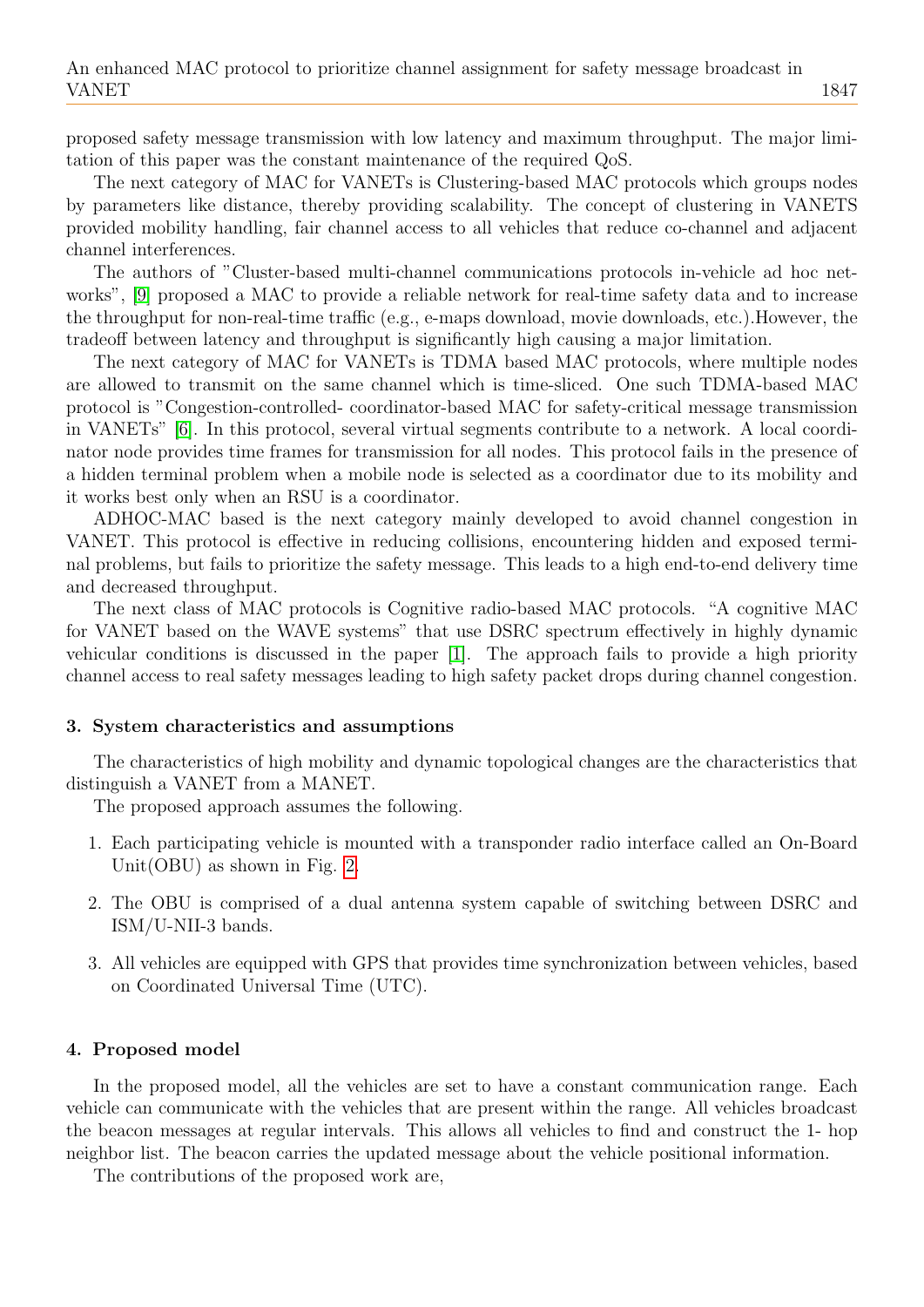

Figure 2: On-Board Unit mounted in vehicles

- 1. Clustering of vehicles based on relative mobility of vehicles.
- 2. Allowing a safety message to access all DSRC channels.
- 3. A cognitive algorithm providing dynamic switching of the messages between DSRC band and U-NII-3/ISM band prioritizing safety message broadcast.

# A. Frames used

Multiple types of messages have to be transmitted and received for cluster formation and band switching. The formats of such frames used are given in Fig [3.](#page-3-1)

<span id="page-3-1"></span><span id="page-3-0"></span>

Figure 3: Frames Used (a) Beacon Frame (b) Request to Transmit Frame (c)Request to Hand-off Frame

# B. Clustering

The protocol also employs a clustering-based message dissemination mechanism. Vehicles within communicating range are clustered in a dynamic manner using the information from the beacon messages. The two parameters for clustering are i) Speed ii) Heading direction. The vehicles moving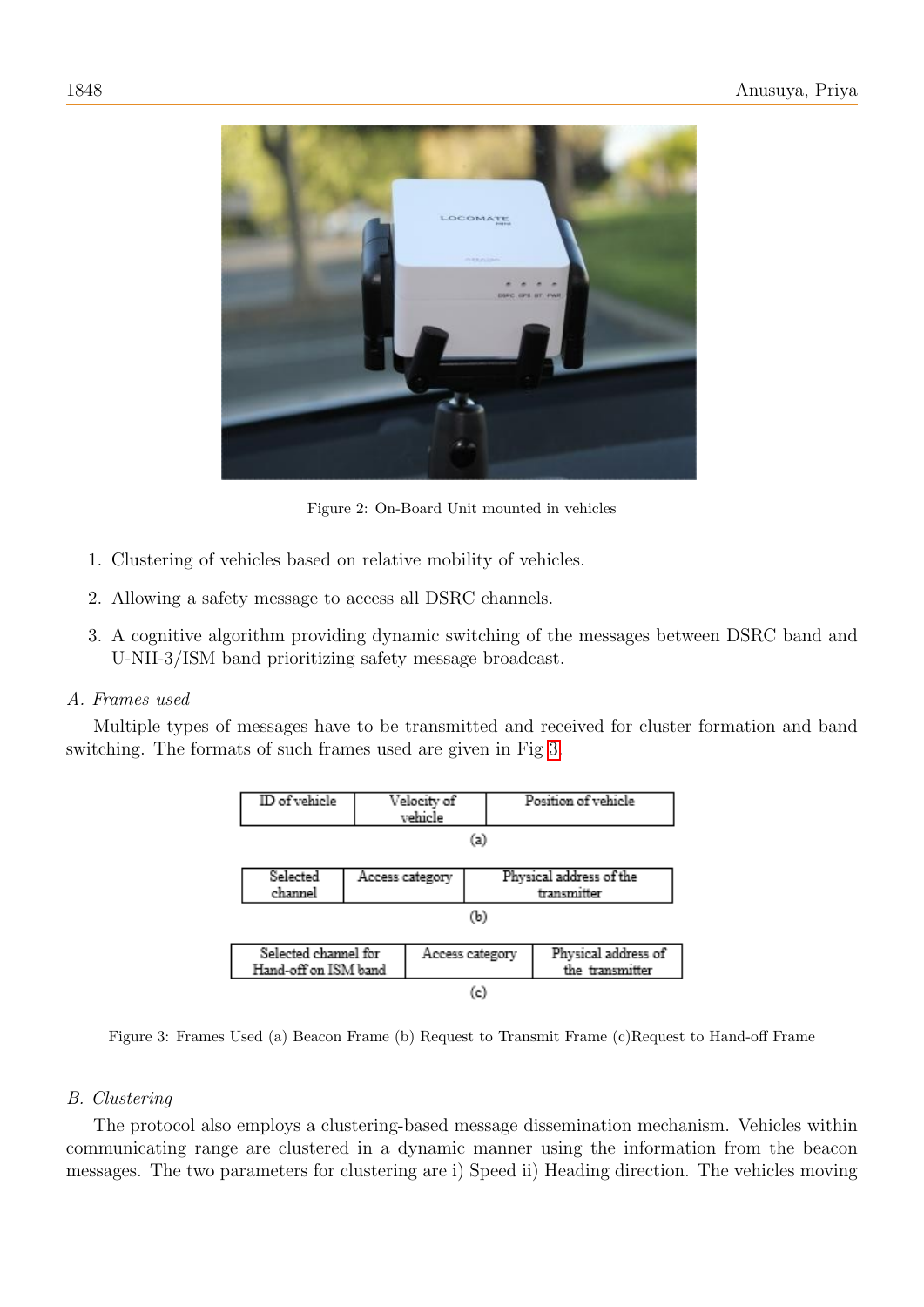in the same range of speed and the same direction fall under one cluster. The Centroid position for a cluster is calculated using Eqn(1).

$$
(x_c, y_c) = \left(\frac{\sum_i x_i}{i}, \frac{\sum_i y_i}{i}\right) \tag{1}
$$

Then the variance between a vehicle's current position and the calculated centroid value is found for all nodes. The node which is nearest to the centroid is unanimously elected as the CH by all the Cluster Members (CM) as shown in Fig [4.](#page-4-0) This is done to ensure cluster stability. Any communication within a cluster is through the intra-cluster link.



<span id="page-4-0"></span>Figure 4: Cluster head election

## B. Construction of status table

The main role of CH is channel allocation to CMs and maintenance of the Channel Allocation Status Table (CAST) as shown in Table [1.](#page-4-1)

<span id="page-4-1"></span>

|          | Channel Number   Channel status 0-Idle 1-Busy   Message type 0-Low 1-High |          |
|----------|---------------------------------------------------------------------------|----------|
| 172      |                                                                           |          |
| 174      |                                                                           |          |
| 176      |                                                                           |          |
| $\cdots$ | $\cdots$                                                                  | $\cdots$ |
| $\cdots$ | $\cdots$                                                                  | $\cdots$ |
|          |                                                                           |          |

Table 1: CHANNEL availability status table (cast)

- $\bullet$  Channel Number: It is the corresponding number assigned to the sub-channel frequency in both DSRC or ISM bands. The 7 sub-channels of the DSRC band have numbers 172, 174, ..., 184.
- Channel status: This field holds the status of the sub-channels, i.e either  $idle(0)$  or busy(1).
- Message type: This field holds information about the priority of the message being sent in a channel. If the channel status is 1(busy channel) then 0 in message type indicates the nonsafety message and 1 indicates the safety message is being sent in that channel. If the channel status field holds 0(idle channel), then the message type field holds no value.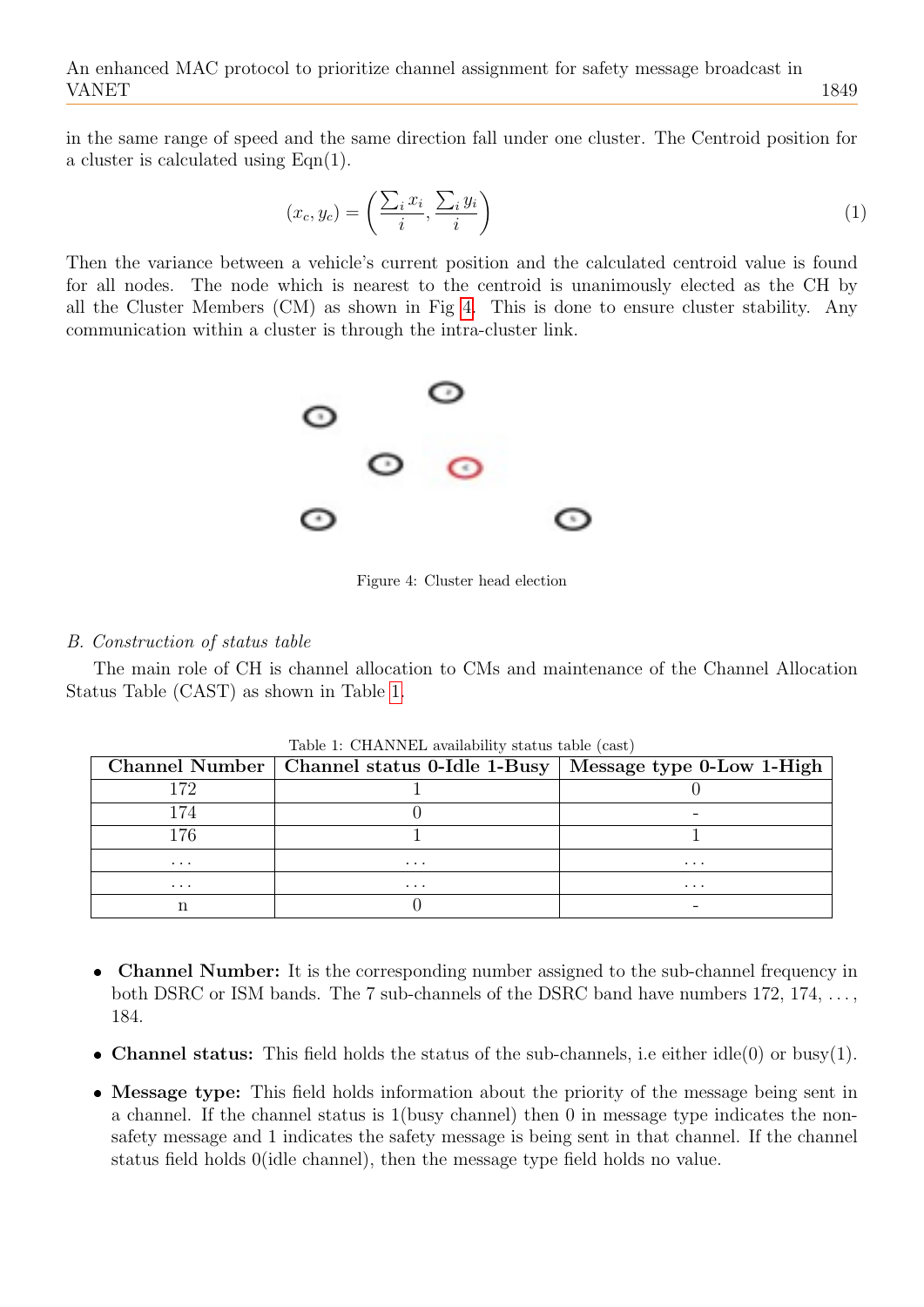Once this is done, the data or payload messages originated from any of the CMs are directed through CHs except when the destination node lies within the same cluster. As per conventional IEEE 802.11, a node senses the channel before the actual transmission. A CH updates the CAST by merging the received information from CMs. A vehicle moving in a cluster is aware of spectrum availability before transmission through CAST. This helps a CH decide in advance the channel to be used for the message transmission.

# C. Channel switching

cluster. The node communicates with CH through an intra- cluster communication link. The CH checks CAST for all transmissions on all channels. If the specified channel is free, the message is broadcasted; else if it is occupied with a transmission then the message type of this ongoing transmission is checked. If the generated message type carries higher priority (safety message) then it will defer the ongoing transmission and allocate it to the incoming transmission. The transmitter of the deferred message (non-safety message) sends a Request-to-Handoff on the ISM/U- NII-3 band. If the generated message type carries equal or lower priority, then it does not defer the ongoing transmission but waits for random back-off time and reattempt. The transmitter sends data on the corresponding service channel. The overall algorithm for channel allocation is given in Table [2.](#page-5-1)

<span id="page-5-1"></span>

| No.            | <b>Algorithm Steps</b>                                                  |
|----------------|-------------------------------------------------------------------------|
| 1              | Each node construct one-hop neighbor list from received beacon mes-     |
|                | sage                                                                    |
| $\overline{2}$ | Elect CH through minimum variance- Centroid method.                     |
| 3              | Channel requisition message from CMs to CH through intra-cluster        |
|                | link.                                                                   |
| $\overline{4}$ | CH verifies the constructed CAST and allocates the requested DSRC       |
|                | channel if available.                                                   |
| $\overline{5}$ | If the generated message type carries higher priority (safety message)  |
|                | then it will defer the ongoing non-safety transmission and allocate it  |
|                | to the incoming safety message                                          |
| 6              | The deferred message sends a Request to transmit frame on the ISM       |
|                | band and switches over.                                                 |
| $\overline{7}$ | If the priority is same or lower then no switching occurs and transmis- |
|                | sion has to occur by reattempting after random Back-off time.           |

|  |  |  | Table 2: Channel allocation algorithm |  |
|--|--|--|---------------------------------------|--|
|--|--|--|---------------------------------------|--|

# <span id="page-5-0"></span>5. Performance evaluation

The proposed approach is simulated with the help of three software tools.

- 1. OpenStreetMaps A real-time roadway and the geographic scenario was generated using this software.
- 2. Simulation of Urban MObility Real-time traffic was simulated for the scenario extracted.
- 3. Network Simulator 2 The proposed protocol is implemented in Ns-2 and the simulation parameters are shown in Table [3](#page-6-0) and Table [4.](#page-6-1)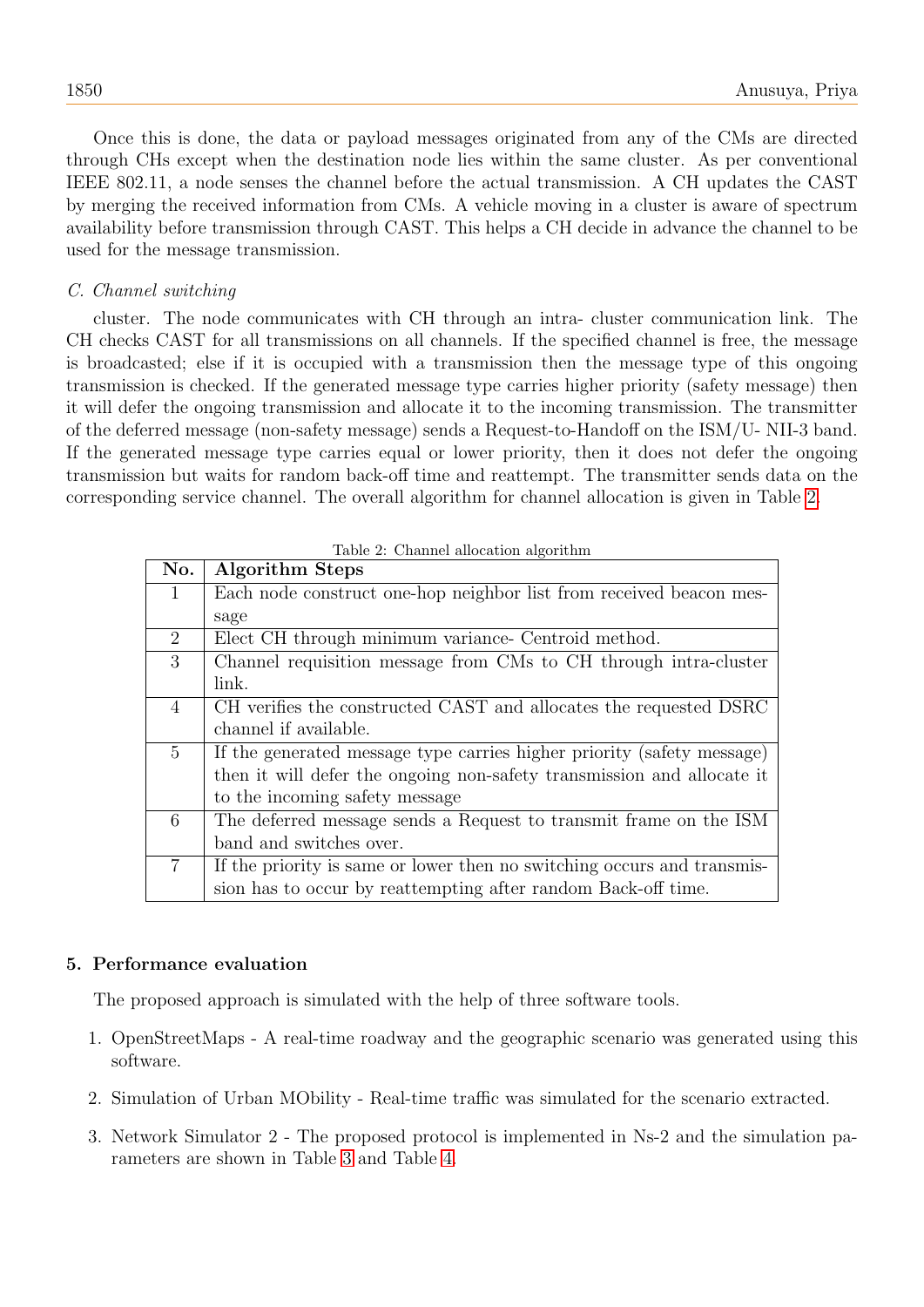<span id="page-6-0"></span>

| Parameter         | Range                  |
|-------------------|------------------------|
| Radio Propagation | Two Ray Ground         |
| Radio Range       | 300 meters             |
| Simulation Time   | 100 seconds            |
| No. of nodes      | 25,50,75,100           |
| No. of lanes      |                        |
| Node speed range  | $10-100$ kmph          |
| Simulation area   | $10000m \times 10000m$ |

|  | Table 3: Simulation parameters |  |
|--|--------------------------------|--|
|--|--------------------------------|--|

|  |  | Table 4: Network parameters |
|--|--|-----------------------------|
|--|--|-----------------------------|

<span id="page-6-1"></span>

| Parameter              | Range            |
|------------------------|------------------|
| Channel type           | Wireless channel |
| Antenna model          | Omni antenna     |
| Routing protocol       | <b>AODV</b>      |
| Interface queue type   | <b>DSRC</b>      |
| Network interface type | Wireless PhyExt  |
| MAC type               | 802.11Ext        |
| Agent                  | Agent/DSRC App   |

#### A. Performance metrics

The performance of the protocol is evaluated in terms of throughput, Packet Delivery Ratio (PDR), Packet Loss Ratio (PLR), switching delay for safety messages. The formulae for the performance metrics are calculated by the following equations 2, 3, and 4.

$$
PDR = \frac{No. \ of \ packets \ successfully \ received}{No. \ of \ packets \ transmitted}
$$
\n
$$
(2)
$$

*No. of packets transmitted*  
Packet loss Ratio = 
$$
\frac{No. of packets dropped}{N} \times (1 + N) \times (1 + N)
$$

$$
Packet loss Ratio = \frac{100.9 \text{ packets in } upper}{No. of packets transmitted}
$$
 (3)

$$
Switching Delay = (A\ safety\ message\ arrival\ time) - (DSRC\ Channel\ allocation) \tag{4}
$$

#### B. Simulation results

This section reports the results obtained from OpenStreetMaps, SUMO, and NS-2 simulations. Fig 5 shows the roadway scenario extracted from OpenStreetMap. The roadway is 15km with 6 lanes. The routing information extracted from this file is fed to SUMO and traffic is generated (shown in Fig 5 and Fig 6) for 25, 50, 75,100 vehicles. The vehicle movements are configured for the speed range of 10-100 kmph for clustering.

Fig [7](#page-7-0) shows a single cluster when an emergency vehicle (red node) approaches.

Fig [8](#page-8-0) and Fig [9](#page-8-1) show the plots of PDR and Packet Loss Ratio for the varying number of nodes. The proposed method shows better performance since an emergency vehicle is open to access at any DSRC sub-channel, unlike standard IEEE 802.11p. It can be seen that PDR tends to decrease and loss increases, as packet collisions increase with the increasing number of vehicles.

Fig [10](#page-8-2) shows the plot between the Numbers of handoffs Vs the number of nodes. Channel congestion is expected to increase with increasing traffic, thereby channel availability decreases. This justifies the incrementing number of handoffs as vehicular density increases.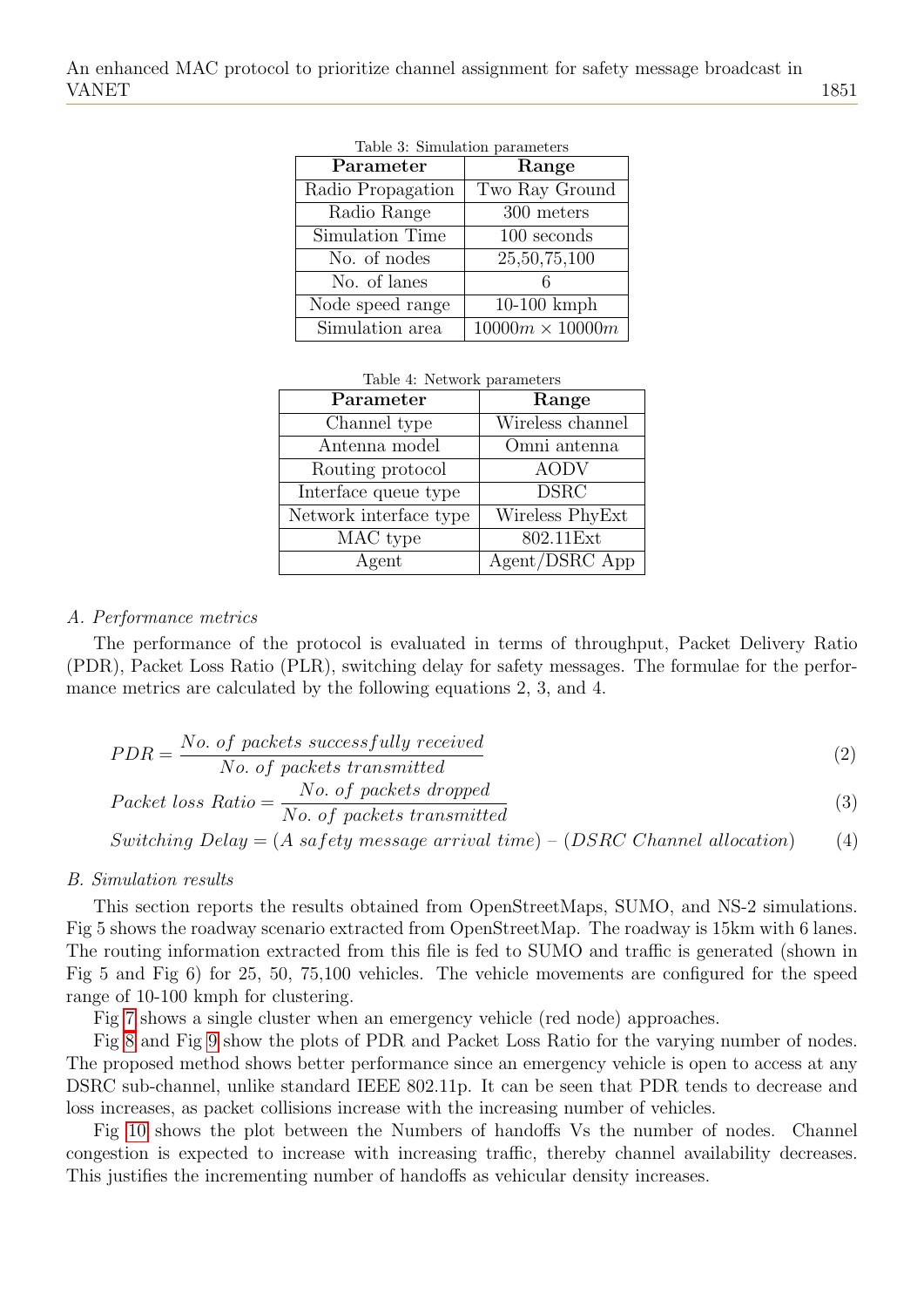





<span id="page-7-0"></span>Figure 6: Traffic Creation using SUMO



Figure 7: NAM window showing an Emergency Vehicle approaches

Switching delay calculated as per [\[3\]](#page-9-3) is plotted in Fig [11.](#page-9-9) As there are more nodes, the switching delay increases due to the limited message handling capability of Cluster Head.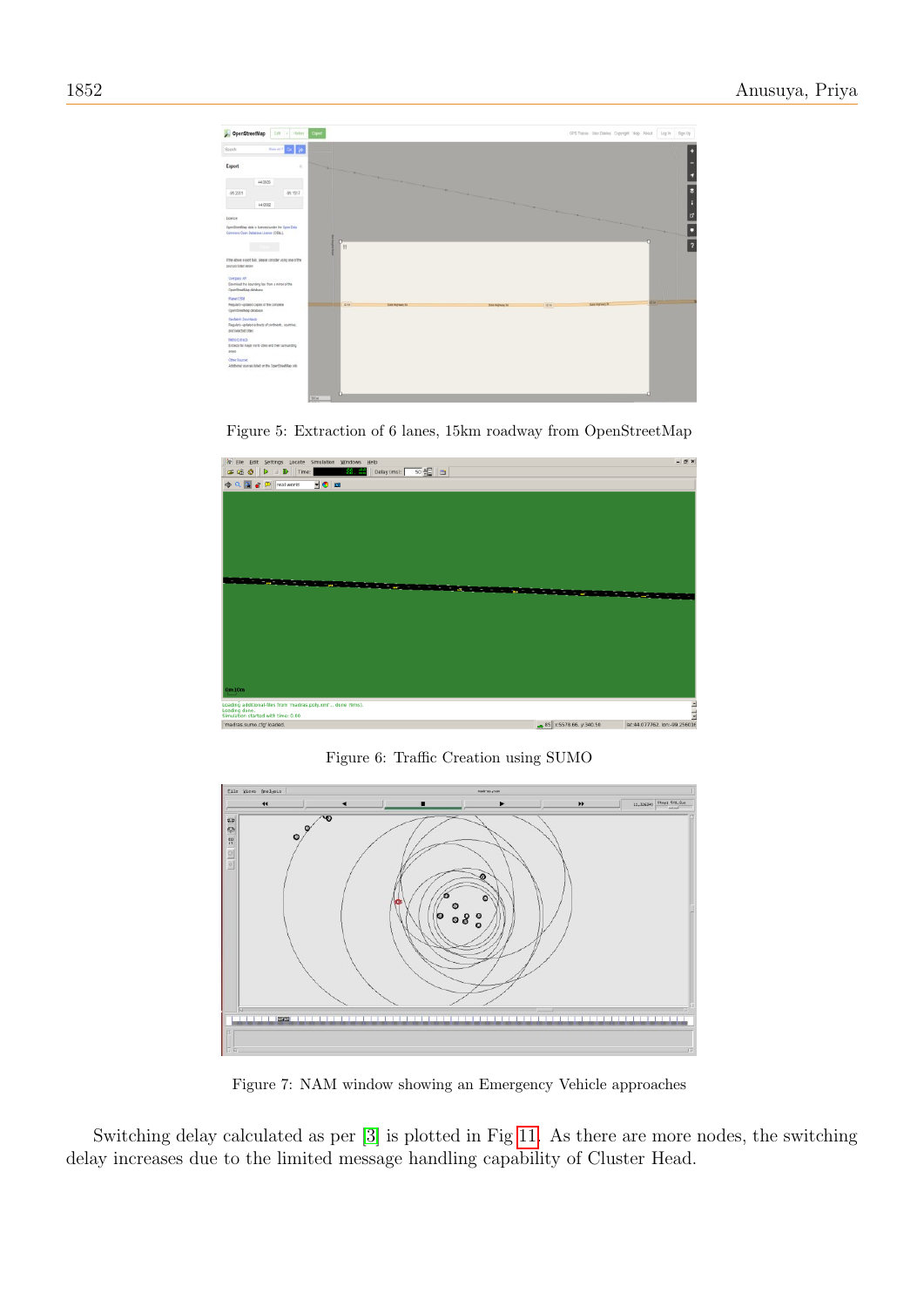

<span id="page-8-0"></span>Figure 8: No. of nodes Vs. PDR



<span id="page-8-1"></span>Figure 9: No. of nodes Vs. Packet Loss



<span id="page-8-2"></span>Figure 10: No. of nodes Vs. No. of Handoffs